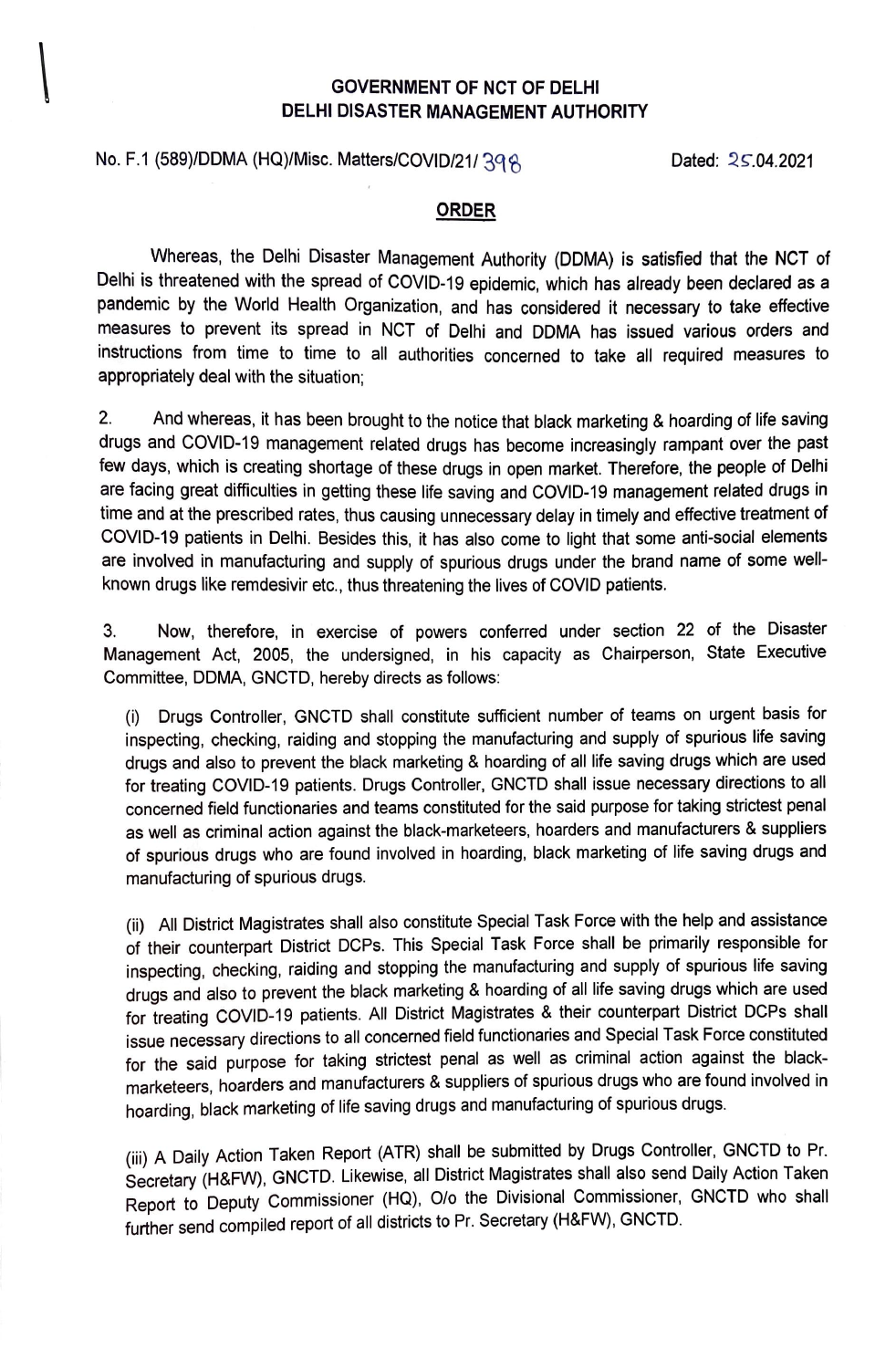4. Drugs Controller, GNCTD as well as all District Magistrates and their counterpart District DCPs and all other authorities concerned shall ensure strict compliance of this order and shall adequately inform and sensitize the field functionaries about these instructions for strict compliance, in letter and spirit.

5. Pr. Secretary (Health), GNCTD shall be responsible for overall supervision and monitoring of compliance of aforesaid direction.

6. In case any person is found violating the aforesaid instructions or any other directions issued from time to time in this regard, the defaulting person(s) shall be proceeded against as per the provisions of section 51 to 60 of Disaster Management Act, 2005, Section 188 of IPC, The Epidemic Act, 1897, Drugs & Cosmetics Act, 1940 and Rules 1945 and other applicable laws.

<sup>~</sup>*i,.1,1 .21*  **(Vijay Dev) Chief Secretary, Dell** 

# **Copy for compliance to:**

- 1. Pr. Secretary (Health), GNCTD
- 2. Drugs Controller, Health Department, GNCTD
- 3. Commissioner of Police, Delhi
- 4. Secretary (l&P) for wide publicity in NCT of Delhi
- 5. All District Magistrates of Delhi
- 6. Deputy Commissioner (HQ), Revenue Department, GNCTD
- 7. All District DCPs of Delhi
- 8. Director, DGHS, GNCTD

## **Copy for kind information to:-**

- 1. Secretary to Hon'ble Lt. Governor, Delhi
- 2. Addi. Secretary to Hon'ble Chief Minister, GNCTD
- 3. Secretary to Hon'ble Dy. Chief Minister, GNCTD
- 4. Secretary to Hon'ble Minister of Health, GNCTD
- 5. Secretary to Hon'ble Minister of Revenue, GNCTD
- 6. Secretary to Hon'ble Minister of Labour, GNCTD
- 7. Secretary to Hon'ble Minister of Social Welfare, GNCTD
- 8. Secretary to Hon'ble Minister of Food & Supply, GNCTD
- 9. Special Secretary (UT), **MHA,** Gol
- <sup>1</sup>o. All Additional Chief Secretaries/Principal Secretaries/Secretaries/HODs of Government of NCT of Delhi.
- <sup>11</sup> . Addi. Chief Secretary (Power)/ State Nodal Officer, GNCTD
- 12. Addi. Chief Secretary (UD), GNCTD
- <sup>13</sup>. Chairman, New Delhi Municipal Council.
- <sup>14</sup>. Pr. Secretary (Home),GNCTD
- <sup>15</sup>. Pr. Secretary (Revenue)-cum-Divisional Commissioner, GNCTD
- <sup>16</sup>. Commissioner (South DMC/East DMC/North DMC).
- 17. CEO, Delhi Cantonment Board.
- 18. All members of State Executive Committee, DDMA, GNCTD .
- <sup>19</sup>. System Analyst, O/o Divisional Commissioner, Delhi for uploading of the order on website ddma.delhigovt.nic.in.
- 20. Guard file.